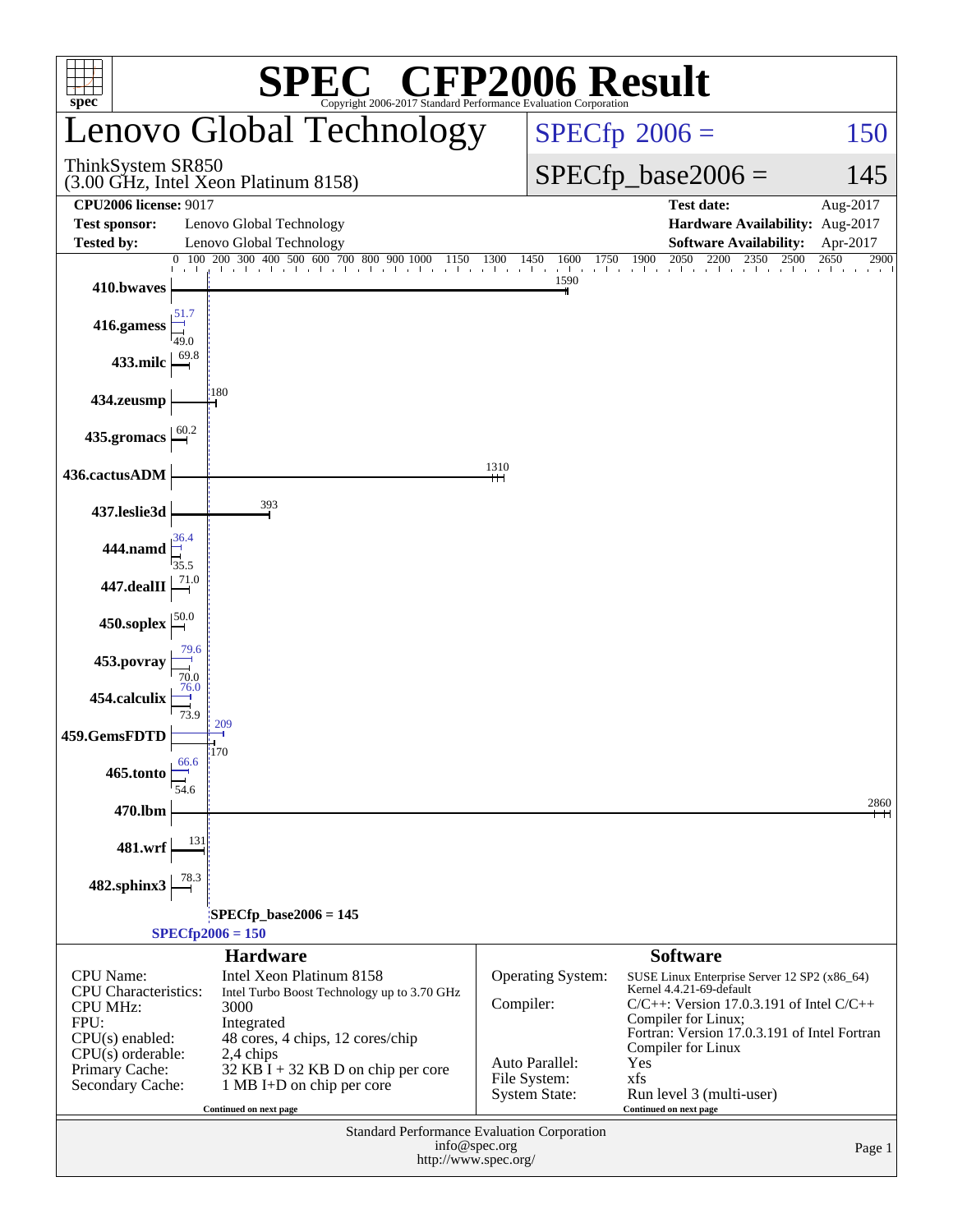

# enovo Global Technology

#### ThinkSystem SR850

(3.00 GHz, Intel Xeon Platinum 8158)

 $SPECfp2006 = 150$  $SPECfp2006 = 150$ 

#### $SPECfp\_base2006 = 145$

| <b>CPU2006 license: 9017</b> |                                         |                       | <b>Test date:</b><br>Aug-2017             |
|------------------------------|-----------------------------------------|-----------------------|-------------------------------------------|
| <b>Test sponsor:</b>         | Lenovo Global Technology                |                       | Hardware Availability: Aug-2017           |
| <b>Tested by:</b>            | Lenovo Global Technology                |                       | <b>Software Availability:</b><br>Apr-2017 |
| L3 Cache:                    | $24.75 \text{ MB I+D}$ on chip per chip | <b>Base Pointers:</b> | $64$ -bit                                 |
| Other Cache:                 | None                                    | Peak Pointers:        | $32/64$ -bit                              |
| Memory:                      | 1536 GB (48 x 32 GB 2Rx4 PC4-2666V-R)   | Other Software:       | None                                      |
| Disk Subsystem:              | $1 \times 800$ GB SATA SSD              |                       |                                           |
| Other Hardware:              | None                                    |                       |                                           |

**[Results Table](http://www.spec.org/auto/cpu2006/Docs/result-fields.html#ResultsTable)**

| Results Table     |                                                                                                          |              |                |       |                |       |                |              |                |              |                |              |
|-------------------|----------------------------------------------------------------------------------------------------------|--------------|----------------|-------|----------------|-------|----------------|--------------|----------------|--------------|----------------|--------------|
|                   | <b>Base</b>                                                                                              |              |                |       | <b>Peak</b>    |       |                |              |                |              |                |              |
| <b>Benchmark</b>  | <b>Seconds</b>                                                                                           | <b>Ratio</b> | <b>Seconds</b> | Ratio | <b>Seconds</b> | Ratio | <b>Seconds</b> | <b>Ratio</b> | <b>Seconds</b> | <b>Ratio</b> | <b>Seconds</b> | <b>Ratio</b> |
| 410.bwayes        | 8.55                                                                                                     | 1590         | 8.58           | 1580  | 8.52           | 1590  | 8.55           | 1590         | 8.58           | 1580         | 8.52           | 1590         |
| 416.gamess        | 399                                                                                                      | 49.0         | 399            | 49.0  | 400            | 49.0  | 378            | 51.8         | 378            | 51.7         | 379            | 51.7         |
| $433$ .milc       | 132                                                                                                      | 69.5         | 131            | 70.3  | 132            | 69.8  | 132            | 69.5         | 131            | 70.3         | 132            | 69.8         |
| $434$ . zeusmp    | 51.4                                                                                                     | 177          | 50.4           | 181   | 50.5           | 180   | 51.4           | 177          | 50.4           | 181          | 50.5           | 180          |
| $435.$ gromacs    | 119                                                                                                      | 60.1         | 118            | 60.6  | 119            | 60.2  | 119            | 60.1         | 118            | 60.6         | <u>119</u>     | 60.2         |
| 436.cactusADM     | 8.95                                                                                                     | 1340         | 9.12           | 1310  | 9.26           | 1290  | 8.95           | 1340         | 9.12           | 1310         | 9.26           | 1290         |
| 437.leslie3d      | 23.9                                                                                                     | 393          | 23.8           | 395   | 24.0           | 392   | 23.9           | 393          | 23.8           | 395          | 24.0           | 392          |
| 444.namd          | 226                                                                                                      | 35.5         | 226            | 35.5  | 226            | 35.5  | 220            | 36.4         | 220            | 36.4         | 220            | 36.4         |
| 447.dealII        | 161                                                                                                      | 71.2         | 161            | 71.0  | 161            | 71.0  | 161            | 71.2         | 161            | 71.0         | <b>161</b>     | 71.0         |
| 450.soplex        | 166                                                                                                      | 50.1         | 167            | 49.8  | 167            | 50.0  | 166            | 50.1         | 167            | 49.8         | 167            | 50.0         |
| 453.povray        | 76.1                                                                                                     | 69.9         | 76.0           | 70.0  | 76.0           | 70.0  | 66.7           | 79.8         | 66.8           | 79.6         | 66.9           | 79.5         |
| 454.calculix      | <b>112</b>                                                                                               | 73.9         | 112            | 73.9  | 112            | 73.5  | 109            | 75.7         | 108            | 76.1         | 109            | 76.0         |
| 459.GemsFDTD      | 62.4                                                                                                     | 170          | 62.4           | 170   | 61.4           | 173   | 50.7           | 209          | 50.9           | 209          | 51.1           | 208          |
| $465$ .tonto      | 180                                                                                                      | 54.6         | 180            | 54.6  | 181            | 54.2  | 148            | 66.6         | 147            | 66.7         | 148            | 66.6         |
| 470.1bm           | 4.76                                                                                                     | 2890         | 4.86           | 2830  | 4.80           | 2860  | 4.76           | 2890         | 4.86           | 2830         | 4.80           | 2860         |
| 481.wrf           | 85.8                                                                                                     | 130          | 85.3           | 131   | 85.2           | 131   | 85.8           | 130          | 85.3           | 131          | 85.2           | 131          |
| $482$ .sphinx $3$ | 249                                                                                                      | 78.4         | 249            | 78.3  | 249            | 78.3  | 249            | 78.4         | 249            | 78.3         | 249            | 78.3         |
|                   | Results appear in the order in which they were run. Bold underlined text indicates a median measurement. |              |                |       |                |       |                |              |                |              |                |              |

#### **[Operating System Notes](http://www.spec.org/auto/cpu2006/Docs/result-fields.html#OperatingSystemNotes)**

Stack size set to unlimited using "ulimit -s unlimited"

#### **[Platform Notes](http://www.spec.org/auto/cpu2006/Docs/result-fields.html#PlatformNotes)**

BIOS Configuration: Choose Operating Mode set to Maximum Performance LLC dead line alloc set to Disable Patrol Scrub set to Disable DCU Streamer Prefetcher set to Disable Hyper-Threading set to Disable Sysinfo program /home/cpu2006-1.2-ic17.0u3/config/sysinfo.rev6993 Revision 6993 of 2015-11-06 (b5e8d4b4eb51ed28d7f98696cbe290c1) running on Electron-node-02 Wed Aug 23 16:41:41 2017

Continued on next page

Standard Performance Evaluation Corporation [info@spec.org](mailto:info@spec.org) <http://www.spec.org/>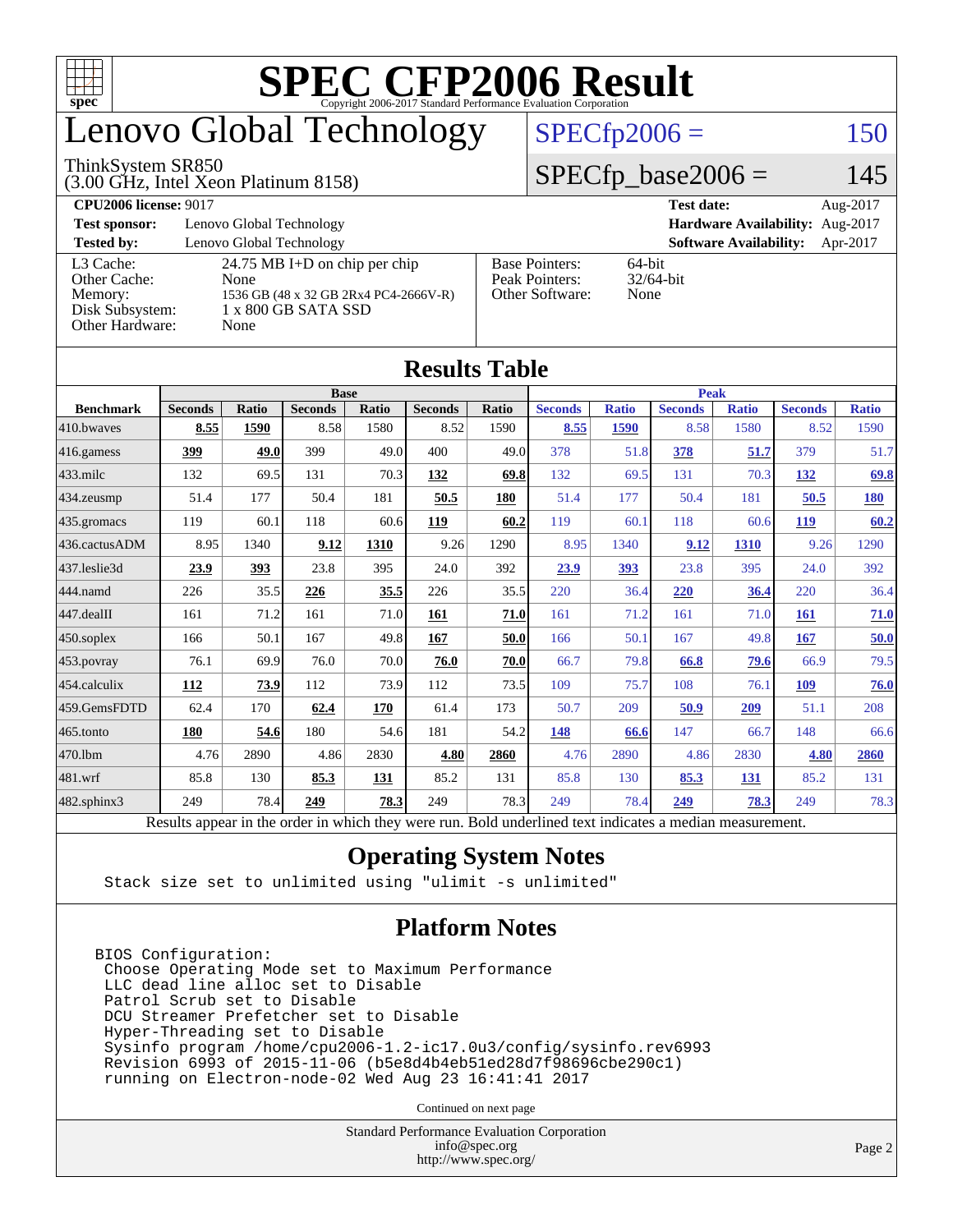

# Lenovo Global Technology

ThinkSystem SR850

(3.00 GHz, Intel Xeon Platinum 8158)

 $SPECfp2006 = 150$  $SPECfp2006 = 150$ 

 $SPECfp\_base2006 = 145$ 

#### **[CPU2006 license:](http://www.spec.org/auto/cpu2006/Docs/result-fields.html#CPU2006license)** 9017 **[Test date:](http://www.spec.org/auto/cpu2006/Docs/result-fields.html#Testdate)** Aug-2017

**[Test sponsor:](http://www.spec.org/auto/cpu2006/Docs/result-fields.html#Testsponsor)** Lenovo Global Technology **[Hardware Availability:](http://www.spec.org/auto/cpu2006/Docs/result-fields.html#HardwareAvailability)** Aug-2017 **[Tested by:](http://www.spec.org/auto/cpu2006/Docs/result-fields.html#Testedby)** Lenovo Global Technology **[Software Availability:](http://www.spec.org/auto/cpu2006/Docs/result-fields.html#SoftwareAvailability)** Apr-2017

#### **[Platform Notes \(Continued\)](http://www.spec.org/auto/cpu2006/Docs/result-fields.html#PlatformNotes)**

| <b>Standard Performance Evaluation Corporation</b><br>info@spec.org<br>http://www.spec.org/                                                                                                                                                                                                                                                                                                                                                                              | Page 3 |
|--------------------------------------------------------------------------------------------------------------------------------------------------------------------------------------------------------------------------------------------------------------------------------------------------------------------------------------------------------------------------------------------------------------------------------------------------------------------------|--------|
| Continued on next page                                                                                                                                                                                                                                                                                                                                                                                                                                                   |        |
| SPEC is set to: /home/cpu2006-1.2-ic17.0u3<br>Size Used Avail Use% Mounted on<br>Filesystem<br>Type<br>688G<br>/dev/sda4<br>xfs<br>304G 385G<br>$45%$ /home<br>Additional information from dmidecode:                                                                                                                                                                                                                                                                    |        |
| run-level 3 Aug 23 16:35                                                                                                                                                                                                                                                                                                                                                                                                                                                 |        |
| uname $-a$ :<br>Linux Electron-node-02 4.4.21-69-default #1 SMP Tue Oct 25 10:58:20 UTC 2016<br>(9464f67) x86_64 x86_64 x86_64 GNU/Linux                                                                                                                                                                                                                                                                                                                                 |        |
| $S$ uSE-release:<br>SUSE Linux Enterprise Server 12 (x86_64)<br>$VERSION = 12$<br>$PATCHLEVEL = 2$<br># This file is deprecated and will be removed in a future service pack or<br>release.<br># Please check /etc/os-release for details about this release.<br>os-release:<br>NAME="SLES"<br>VERSION="12-SP2"<br>VERSION ID="12.2"<br>PRETTY_NAME="SUSE Linux Enterprise Server 12 SP2"<br>ID="sles"<br>ANSI COLOR="0;32"<br>$CPE\_NAME = "cpe://o:suse: sles:12:sp2"$ |        |
| From /proc/meminfo<br>MemTotal:<br>1584975100 kB<br>HugePages_Total:<br>$\Omega$<br>Hugepagesize:<br>2048 kB<br>From /etc/*release* /etc/*version*                                                                                                                                                                                                                                                                                                                       |        |
| following excerpts from /proc/cpuinfo might not be reliable. Use with<br>caution.)<br>cpu cores $: 12$<br>siblings : 12<br>physical 0: cores 0 1 2 3 4 9 10 16 18 19 25 26<br>physical 1: cores 0 1 2 3 4 8 9 11 17 18 19 20<br>physical 2: cores 0 1 2 3 4 8 9 11 17 18 19 20<br>physical 3: cores 0 1 2 3 4 9 10 16 18 19 25 26<br>cache size : 25344 KB                                                                                                               |        |
| From /proc/cpuinfo<br>model name: $Intel(R)$ Xeon(R) Platinum 8158 CPU @ 3.00GHz<br>4 "physical id"s (chips)<br>48 "processors"<br>cores, siblings (Caution: counting these is hw and system dependent. The                                                                                                                                                                                                                                                              |        |
| This section contains SUT (System Under Test) info as seen by<br>some common utilities. To remove or add to this section, see:<br>http://www.spec.org/cpu2006/Docs/config.html#sysinfo                                                                                                                                                                                                                                                                                   |        |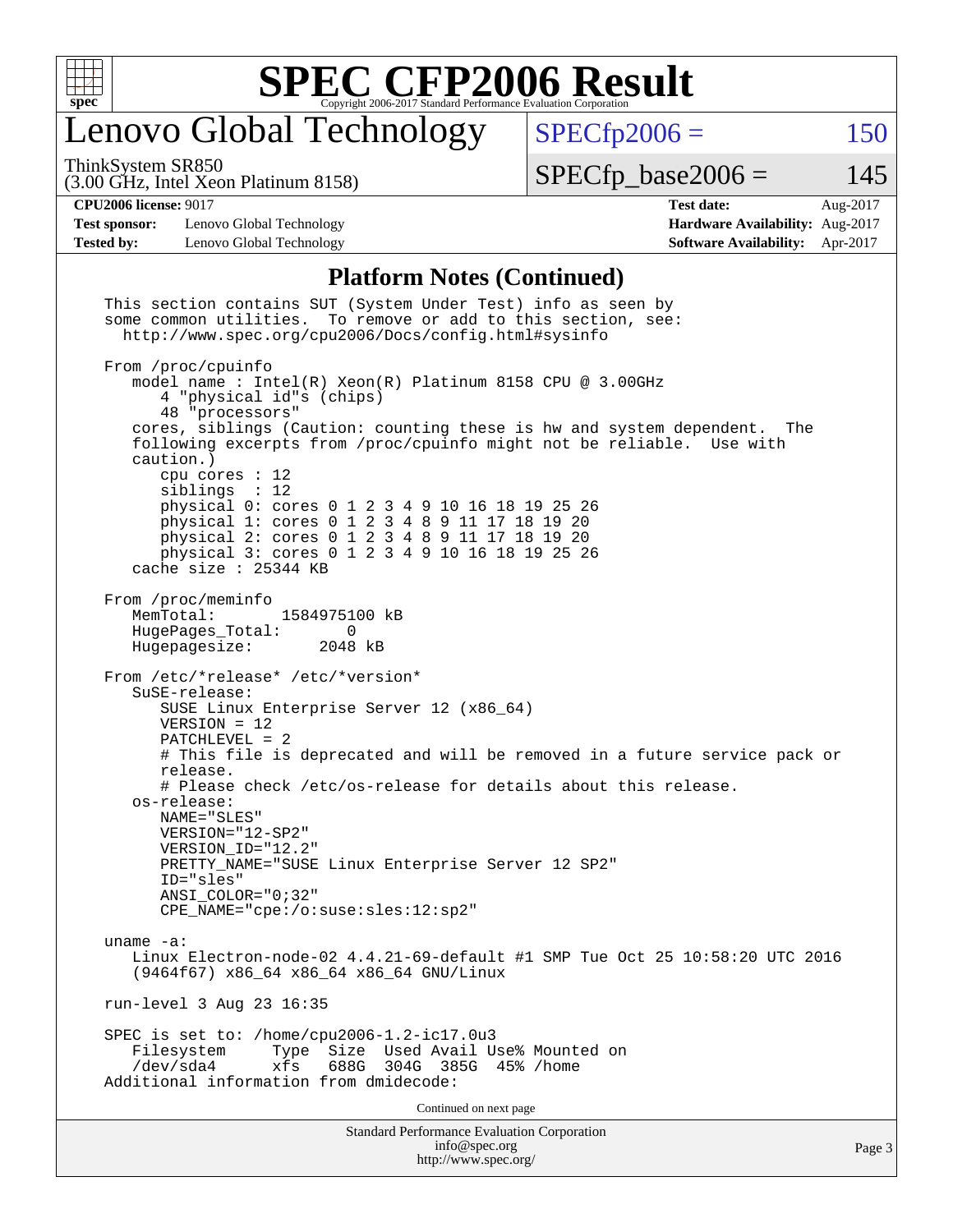

### enovo Global Technology

ThinkSystem SR850

 $SPECTp2006 = 150$ 

(3.00 GHz, Intel Xeon Platinum 8158)

 $SPECTp\_base2006 = 145$ 

**[Test sponsor:](http://www.spec.org/auto/cpu2006/Docs/result-fields.html#Testsponsor)** Lenovo Global Technology **[Hardware Availability:](http://www.spec.org/auto/cpu2006/Docs/result-fields.html#HardwareAvailability)** Aug-2017 **[Tested by:](http://www.spec.org/auto/cpu2006/Docs/result-fields.html#Testedby)** Lenovo Global Technology **[Software Availability:](http://www.spec.org/auto/cpu2006/Docs/result-fields.html#SoftwareAvailability)** Apr-2017

# **[CPU2006 license:](http://www.spec.org/auto/cpu2006/Docs/result-fields.html#CPU2006license)** 9017 **[Test date:](http://www.spec.org/auto/cpu2006/Docs/result-fields.html#Testdate)** Aug-2017

#### **[Platform Notes \(Continued\)](http://www.spec.org/auto/cpu2006/Docs/result-fields.html#PlatformNotes)**

 Warning: Use caution when you interpret this section. The 'dmidecode' program reads system data which is "intended to allow hardware to be accurately determined", but the intent may not be met, as there are frequent changes to hardware, firmware, and the "DMTF SMBIOS" standard.

 BIOS Lenovo -[TEE113J-1.00]- 06/03/2017 Memory: 48x Samsung M393A4K40BB2-CTD 32 GB 2 rank 2666 MHz

(End of data from sysinfo program)

#### **[General Notes](http://www.spec.org/auto/cpu2006/Docs/result-fields.html#GeneralNotes)**

Environment variables set by runspec before the start of the run: KMP\_AFFINITY = "granularity=fine,compact" LD\_LIBRARY\_PATH = "/home/cpu2006-1.2-ic17.0u3/lib/ia32:/home/cpu2006-1.2-ic17.0u3/lib/intel64:/home/cpu2006-1.2-ic17.0u3/sh10.2" OMP NUM THREADS = "48"

 Binaries compiled on a system with 1x Intel Core i7-4790 CPU + 32GB RAM memory using Redhat Enterprise Linux 7.2 Transparent Huge Pages disabled with: echo never > /sys/kernel/mm/transparent\_hugepage/enable Filesystem page cache cleared with: shell invocation of 'sync; echo 3 > /proc/sys/vm/drop\_caches' prior to run

#### **[Base Compiler Invocation](http://www.spec.org/auto/cpu2006/Docs/result-fields.html#BaseCompilerInvocation)**

[C benchmarks](http://www.spec.org/auto/cpu2006/Docs/result-fields.html#Cbenchmarks): [icc -m64](http://www.spec.org/cpu2006/results/res2017q4/cpu2006-20170918-49958.flags.html#user_CCbase_intel_icc_64bit_bda6cc9af1fdbb0edc3795bac97ada53)

[C++ benchmarks:](http://www.spec.org/auto/cpu2006/Docs/result-fields.html#CXXbenchmarks) [icpc -m64](http://www.spec.org/cpu2006/results/res2017q4/cpu2006-20170918-49958.flags.html#user_CXXbase_intel_icpc_64bit_fc66a5337ce925472a5c54ad6a0de310)

[Fortran benchmarks](http://www.spec.org/auto/cpu2006/Docs/result-fields.html#Fortranbenchmarks): [ifort -m64](http://www.spec.org/cpu2006/results/res2017q4/cpu2006-20170918-49958.flags.html#user_FCbase_intel_ifort_64bit_ee9d0fb25645d0210d97eb0527dcc06e)

[Benchmarks using both Fortran and C](http://www.spec.org/auto/cpu2006/Docs/result-fields.html#BenchmarksusingbothFortranandC): [icc -m64](http://www.spec.org/cpu2006/results/res2017q4/cpu2006-20170918-49958.flags.html#user_CC_FCbase_intel_icc_64bit_bda6cc9af1fdbb0edc3795bac97ada53) [ifort -m64](http://www.spec.org/cpu2006/results/res2017q4/cpu2006-20170918-49958.flags.html#user_CC_FCbase_intel_ifort_64bit_ee9d0fb25645d0210d97eb0527dcc06e)

### **[Base Portability Flags](http://www.spec.org/auto/cpu2006/Docs/result-fields.html#BasePortabilityFlags)**

 410.bwaves: [-DSPEC\\_CPU\\_LP64](http://www.spec.org/cpu2006/results/res2017q4/cpu2006-20170918-49958.flags.html#suite_basePORTABILITY410_bwaves_DSPEC_CPU_LP64) 416.gamess: [-DSPEC\\_CPU\\_LP64](http://www.spec.org/cpu2006/results/res2017q4/cpu2006-20170918-49958.flags.html#suite_basePORTABILITY416_gamess_DSPEC_CPU_LP64) 433.milc: [-DSPEC\\_CPU\\_LP64](http://www.spec.org/cpu2006/results/res2017q4/cpu2006-20170918-49958.flags.html#suite_basePORTABILITY433_milc_DSPEC_CPU_LP64) 434.zeusmp: [-DSPEC\\_CPU\\_LP64](http://www.spec.org/cpu2006/results/res2017q4/cpu2006-20170918-49958.flags.html#suite_basePORTABILITY434_zeusmp_DSPEC_CPU_LP64) 435.gromacs: [-DSPEC\\_CPU\\_LP64](http://www.spec.org/cpu2006/results/res2017q4/cpu2006-20170918-49958.flags.html#suite_basePORTABILITY435_gromacs_DSPEC_CPU_LP64) [-nofor\\_main](http://www.spec.org/cpu2006/results/res2017q4/cpu2006-20170918-49958.flags.html#user_baseLDPORTABILITY435_gromacs_f-nofor_main)

Continued on next page

Standard Performance Evaluation Corporation [info@spec.org](mailto:info@spec.org) <http://www.spec.org/>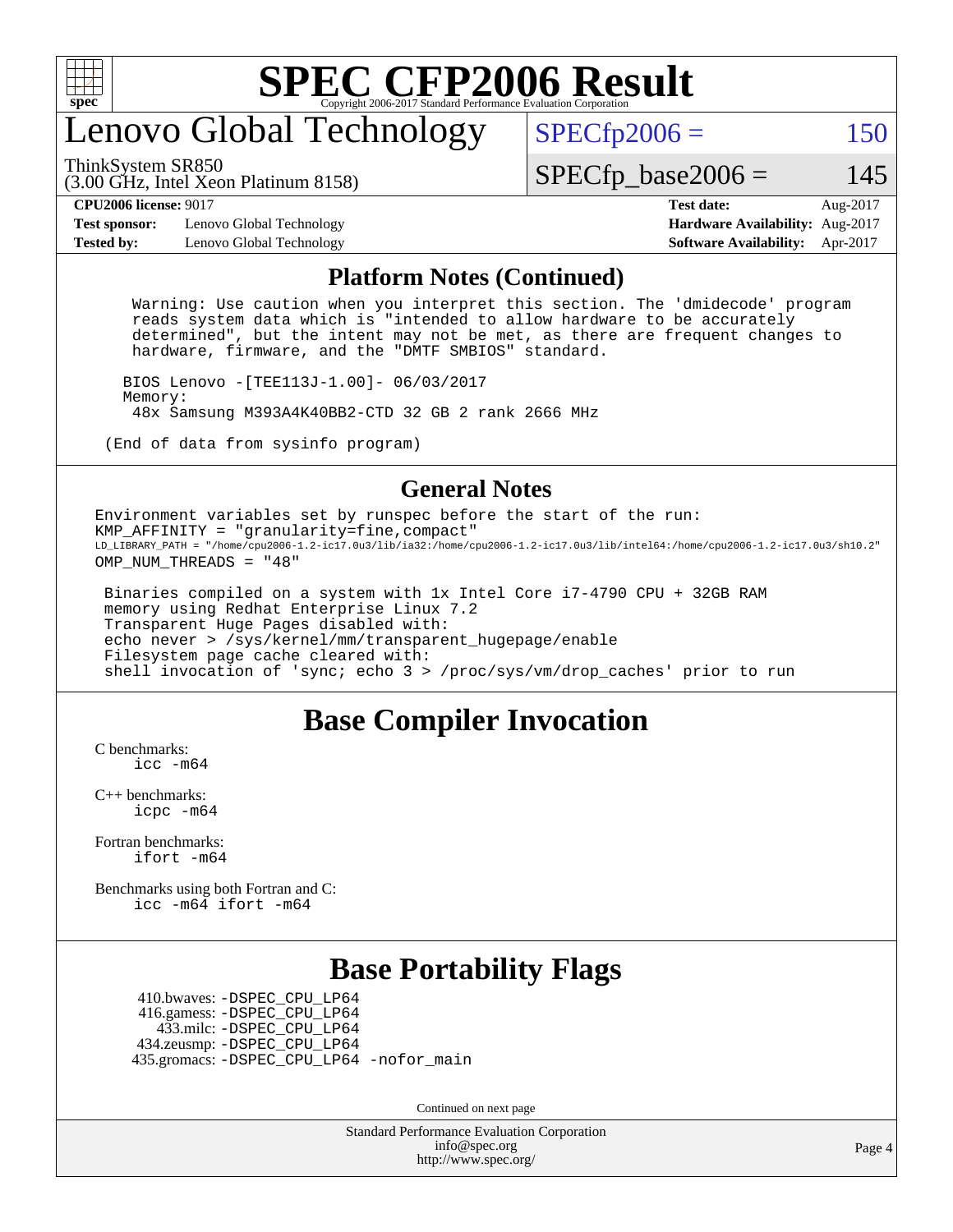

enovo Global Technology

ThinkSystem SR850

 $SPECfp2006 = 150$  $SPECfp2006 = 150$ 

(3.00 GHz, Intel Xeon Platinum 8158)

 $SPECfp\_base2006 = 145$ 

**[Test sponsor:](http://www.spec.org/auto/cpu2006/Docs/result-fields.html#Testsponsor)** Lenovo Global Technology **[Hardware Availability:](http://www.spec.org/auto/cpu2006/Docs/result-fields.html#HardwareAvailability)** Aug-2017

**[CPU2006 license:](http://www.spec.org/auto/cpu2006/Docs/result-fields.html#CPU2006license)** 9017 **[Test date:](http://www.spec.org/auto/cpu2006/Docs/result-fields.html#Testdate)** Aug-2017 **[Tested by:](http://www.spec.org/auto/cpu2006/Docs/result-fields.html#Testedby)** Lenovo Global Technology **[Software Availability:](http://www.spec.org/auto/cpu2006/Docs/result-fields.html#SoftwareAvailability)** Apr-2017

### **[Base Portability Flags \(Continued\)](http://www.spec.org/auto/cpu2006/Docs/result-fields.html#BasePortabilityFlags)**

| 436.cactusADM: - DSPEC CPU LP64 - nofor main |                                                                |
|----------------------------------------------|----------------------------------------------------------------|
| 437.leslie3d: -DSPEC CPU LP64                |                                                                |
| 444.namd: -DSPEC CPU LP64                    |                                                                |
| 447.dealII: -DSPEC CPU LP64                  |                                                                |
| 450.soplex: -DSPEC_CPU_LP64                  |                                                                |
| 453.povray: -DSPEC_CPU_LP64                  |                                                                |
| 454.calculix: - DSPEC CPU LP64 - nofor main  |                                                                |
| 459. GemsFDTD: - DSPEC CPU LP64              |                                                                |
| 465.tonto: -DSPEC CPU LP64                   |                                                                |
| 470.1bm: - DSPEC CPU LP64                    |                                                                |
|                                              | 481.wrf: -DSPEC CPU_LP64 -DSPEC_CPU_CASE_FLAG -DSPEC_CPU_LINUX |
| 482.sphinx3: -DSPEC CPU LP64                 |                                                                |

### **[Base Optimization Flags](http://www.spec.org/auto/cpu2006/Docs/result-fields.html#BaseOptimizationFlags)**

[C benchmarks](http://www.spec.org/auto/cpu2006/Docs/result-fields.html#Cbenchmarks):

[-xCORE-AVX2](http://www.spec.org/cpu2006/results/res2017q4/cpu2006-20170918-49958.flags.html#user_CCbase_f-xCORE-AVX2) [-ipo](http://www.spec.org/cpu2006/results/res2017q4/cpu2006-20170918-49958.flags.html#user_CCbase_f-ipo) [-O3](http://www.spec.org/cpu2006/results/res2017q4/cpu2006-20170918-49958.flags.html#user_CCbase_f-O3) [-no-prec-div](http://www.spec.org/cpu2006/results/res2017q4/cpu2006-20170918-49958.flags.html#user_CCbase_f-no-prec-div) [-parallel](http://www.spec.org/cpu2006/results/res2017q4/cpu2006-20170918-49958.flags.html#user_CCbase_f-parallel) [-qopt-prefetch](http://www.spec.org/cpu2006/results/res2017q4/cpu2006-20170918-49958.flags.html#user_CCbase_f-qopt-prefetch)

[C++ benchmarks:](http://www.spec.org/auto/cpu2006/Docs/result-fields.html#CXXbenchmarks) [-xCORE-AVX2](http://www.spec.org/cpu2006/results/res2017q4/cpu2006-20170918-49958.flags.html#user_CXXbase_f-xCORE-AVX2) [-ipo](http://www.spec.org/cpu2006/results/res2017q4/cpu2006-20170918-49958.flags.html#user_CXXbase_f-ipo) [-O3](http://www.spec.org/cpu2006/results/res2017q4/cpu2006-20170918-49958.flags.html#user_CXXbase_f-O3) [-no-prec-div](http://www.spec.org/cpu2006/results/res2017q4/cpu2006-20170918-49958.flags.html#user_CXXbase_f-no-prec-div) [-qopt-prefetch](http://www.spec.org/cpu2006/results/res2017q4/cpu2006-20170918-49958.flags.html#user_CXXbase_f-qopt-prefetch)

[Fortran benchmarks](http://www.spec.org/auto/cpu2006/Docs/result-fields.html#Fortranbenchmarks): [-xCORE-AVX2](http://www.spec.org/cpu2006/results/res2017q4/cpu2006-20170918-49958.flags.html#user_FCbase_f-xCORE-AVX2) [-ipo](http://www.spec.org/cpu2006/results/res2017q4/cpu2006-20170918-49958.flags.html#user_FCbase_f-ipo) [-O3](http://www.spec.org/cpu2006/results/res2017q4/cpu2006-20170918-49958.flags.html#user_FCbase_f-O3) [-no-prec-div](http://www.spec.org/cpu2006/results/res2017q4/cpu2006-20170918-49958.flags.html#user_FCbase_f-no-prec-div) [-parallel](http://www.spec.org/cpu2006/results/res2017q4/cpu2006-20170918-49958.flags.html#user_FCbase_f-parallel) [-qopt-prefetch](http://www.spec.org/cpu2006/results/res2017q4/cpu2006-20170918-49958.flags.html#user_FCbase_f-qopt-prefetch)

[Benchmarks using both Fortran and C](http://www.spec.org/auto/cpu2006/Docs/result-fields.html#BenchmarksusingbothFortranandC): [-xCORE-AVX2](http://www.spec.org/cpu2006/results/res2017q4/cpu2006-20170918-49958.flags.html#user_CC_FCbase_f-xCORE-AVX2) [-ipo](http://www.spec.org/cpu2006/results/res2017q4/cpu2006-20170918-49958.flags.html#user_CC_FCbase_f-ipo) [-O3](http://www.spec.org/cpu2006/results/res2017q4/cpu2006-20170918-49958.flags.html#user_CC_FCbase_f-O3) [-no-prec-div](http://www.spec.org/cpu2006/results/res2017q4/cpu2006-20170918-49958.flags.html#user_CC_FCbase_f-no-prec-div) [-parallel](http://www.spec.org/cpu2006/results/res2017q4/cpu2006-20170918-49958.flags.html#user_CC_FCbase_f-parallel) [-qopt-prefetch](http://www.spec.org/cpu2006/results/res2017q4/cpu2006-20170918-49958.flags.html#user_CC_FCbase_f-qopt-prefetch)

### **[Peak Compiler Invocation](http://www.spec.org/auto/cpu2006/Docs/result-fields.html#PeakCompilerInvocation)**

[C benchmarks](http://www.spec.org/auto/cpu2006/Docs/result-fields.html#Cbenchmarks): [icc -m64](http://www.spec.org/cpu2006/results/res2017q4/cpu2006-20170918-49958.flags.html#user_CCpeak_intel_icc_64bit_bda6cc9af1fdbb0edc3795bac97ada53)

[C++ benchmarks:](http://www.spec.org/auto/cpu2006/Docs/result-fields.html#CXXbenchmarks) [icpc -m64](http://www.spec.org/cpu2006/results/res2017q4/cpu2006-20170918-49958.flags.html#user_CXXpeak_intel_icpc_64bit_fc66a5337ce925472a5c54ad6a0de310)

[Fortran benchmarks](http://www.spec.org/auto/cpu2006/Docs/result-fields.html#Fortranbenchmarks): [ifort -m64](http://www.spec.org/cpu2006/results/res2017q4/cpu2006-20170918-49958.flags.html#user_FCpeak_intel_ifort_64bit_ee9d0fb25645d0210d97eb0527dcc06e)

[Benchmarks using both Fortran and C](http://www.spec.org/auto/cpu2006/Docs/result-fields.html#BenchmarksusingbothFortranandC): [icc -m64](http://www.spec.org/cpu2006/results/res2017q4/cpu2006-20170918-49958.flags.html#user_CC_FCpeak_intel_icc_64bit_bda6cc9af1fdbb0edc3795bac97ada53) [ifort -m64](http://www.spec.org/cpu2006/results/res2017q4/cpu2006-20170918-49958.flags.html#user_CC_FCpeak_intel_ifort_64bit_ee9d0fb25645d0210d97eb0527dcc06e)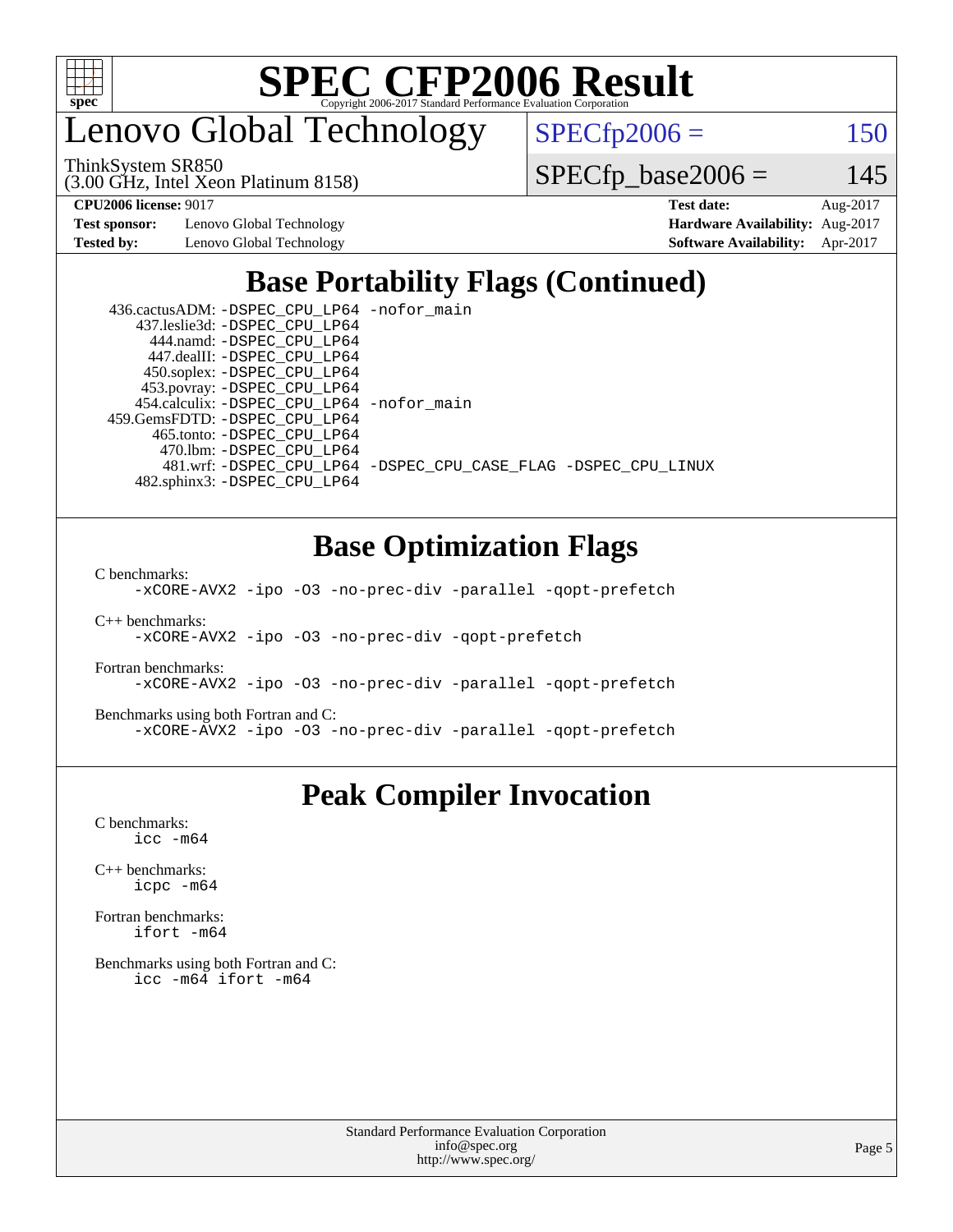

## enovo Global Technology

ThinkSystem SR850

 $SPECTp2006 = 150$ 

(3.00 GHz, Intel Xeon Platinum 8158)

**[Test sponsor:](http://www.spec.org/auto/cpu2006/Docs/result-fields.html#Testsponsor)** Lenovo Global Technology **[Hardware Availability:](http://www.spec.org/auto/cpu2006/Docs/result-fields.html#HardwareAvailability)** Aug-2017 **[Tested by:](http://www.spec.org/auto/cpu2006/Docs/result-fields.html#Testedby)** Lenovo Global Technology **[Software Availability:](http://www.spec.org/auto/cpu2006/Docs/result-fields.html#SoftwareAvailability)** Apr-2017

**[CPU2006 license:](http://www.spec.org/auto/cpu2006/Docs/result-fields.html#CPU2006license)** 9017 **[Test date:](http://www.spec.org/auto/cpu2006/Docs/result-fields.html#Testdate)** Aug-2017

 $SPECTp\_base2006 = 145$ 

### **[Peak Portability Flags](http://www.spec.org/auto/cpu2006/Docs/result-fields.html#PeakPortabilityFlags)**

Same as Base Portability Flags

### **[Peak Optimization Flags](http://www.spec.org/auto/cpu2006/Docs/result-fields.html#PeakOptimizationFlags)**

[C benchmarks](http://www.spec.org/auto/cpu2006/Docs/result-fields.html#Cbenchmarks):

433.milc: basepeak = yes

 $470$ .lbm: basepeak = yes

 $482$ .sphinx3: basepeak = yes

[C++ benchmarks:](http://www.spec.org/auto/cpu2006/Docs/result-fields.html#CXXbenchmarks)

```
 444.namd: -prof-gen(pass 1) -prof-use(pass 2) -xCORE-AVX2(pass 2)
       -par-num-threads=1(pass 1) -ipo(pass 2) -O3(pass 2)
       -no-prec-div(pass 2) -fno-alias -auto-ilp32
```
447.dealII: basepeak = yes

 $450$ .soplex: basepeak = yes

```
 453.povray: -prof-gen(pass 1) -prof-use(pass 2) -xCORE-AVX2(pass 2)
        -par-num-threads=1-ipo-O3(pass 2)-no-prec-div(pass 2) -unroll4 -ansi-alias
```
[Fortran benchmarks](http://www.spec.org/auto/cpu2006/Docs/result-fields.html#Fortranbenchmarks):

```
410.bwaves: basepeak = yes 416.gamess: -prof-gen(pass 1) -prof-use(pass 2) -xCORE-AVX2(pass 2)
           -par-num-threads=1-ipo-O3(pass 2)-no-prec-div(pass 2) -unroll2 -inline-level=0 -scalar-rep-
   434.zeusmp: basepeak = yes
   437.leslie3d: basepeak = yes
459.GemsFDTD: -prof-gen(pass 1) -prof-use(pass 2) -xCORE-AVX2(pass 2)
           -par-num-threads=1-ipo-O3(pass 2)-no-prec-div(pass 2) -unroll2 -inline-level=0
           -qopt-prefetch -parallel
     465.tonto: -prof-gen(pass 1) -prof-use(pass 2) -xCORE-AVX2(pass 2)
           -par-num-threads=1(pass 1) -ipo(pass 2) -O3(pass 2)
           -no-prec-div-inline-calloc-qopt-malloc-options=3
           -auto -unroll4
```
Continued on next page

```
Standard Performance Evaluation Corporation
            info@spec.org
          http://www.spec.org/
```